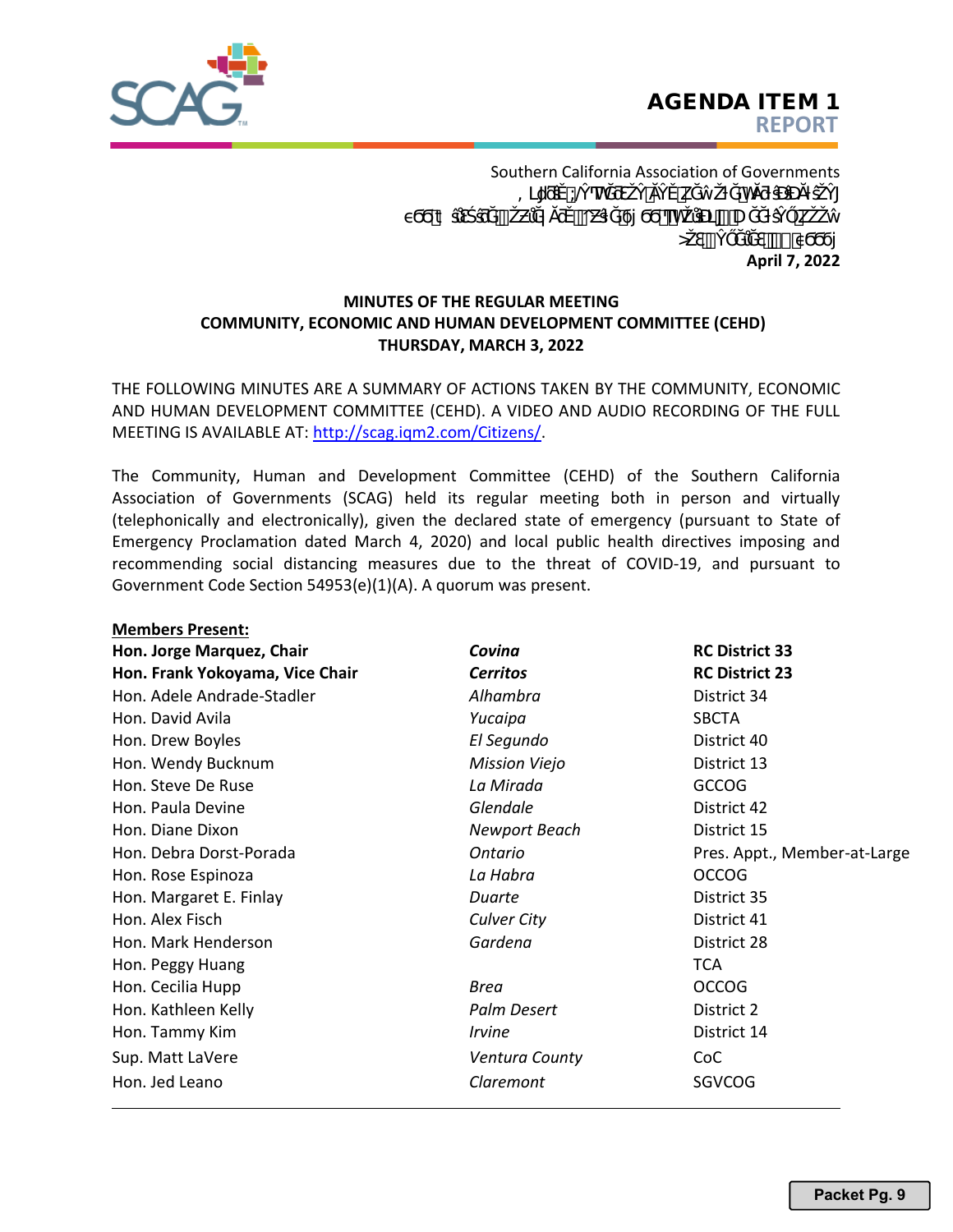

# **REPORT**

Hon. Andrew Masiel, Sr. *Tribal Gov't Reg'l Planning* 

### **Members Not Present**

Hon. Patricia Lock Dawson *Riverside* District 68 Hon. Anni Marshall *Avalon* GCCOG Hon. Lauren Meister *Rep. West Hollywood* WSCCOG Hon. Bill Miranda *Santa Clarita* SFVCOG Hon. John A. Mirisch *Beverly Hills* Pres. Appt., Member-at-Large Hon. Marisela Nava *Perris* District 69 Hon. Kim Nguyen *Garden Grove* District 18 Hon. Trevor O'Neil *Anaheim* District 19 Hon. Edward Paget *Needles* SBCTA Hon. Misty Perez *Port Hueneme* Pres. Appt., Member-at-Large Hon. Michael Posey *Huntington Beach* District 64 Hon. Sonny Santa Ines *Bellflower* GCCOG Hon. Nicholas Schultz *Burbank* AVCJPA Hon. David Shapiro *Calabasas* District 44 Hon. Becky Shevlin *Monrovia* SGVCOG Hon. Andy Sobel *Santa Paula* VCOG Hon. Wes Speake *Corona* WRCOG Hon. Mark Waronek *Lomita* SBCCOG Hon. Acquanetta Warren *Fontana* SBCTA Hon. Christi White *Murrieta* WRCOG Hon. Tony Wu *West Covina* SGVCOG Hon. Al Austin, II *Long Beach* GCCOG Hon. Megan Beaman Jacinto **Coachella Coachella District 66** Hon. Juan Carrillo *Palmdale* District 43 Hon. Ramon Castro *Imperial County* CoC Hon. Letitia Clark *Tustin* District 17 Hon. Waymond Fermon *Indio* CVAG Hon. George A. Nava *Brawley* ICTC Hon. Sunny Park *Buena Park* OCCOG Hon. Ariel Pe *Lakewood* GCCOG Hon. Nithya Raman *Los Angeles* District 51 Hon. Gabriel Reyes *San Bernardino County* CoC Hon. Rex Richardson *Long Beach* District 29 Hon. Frank Zerunyan *Rolling Hills Estates* SBCCOG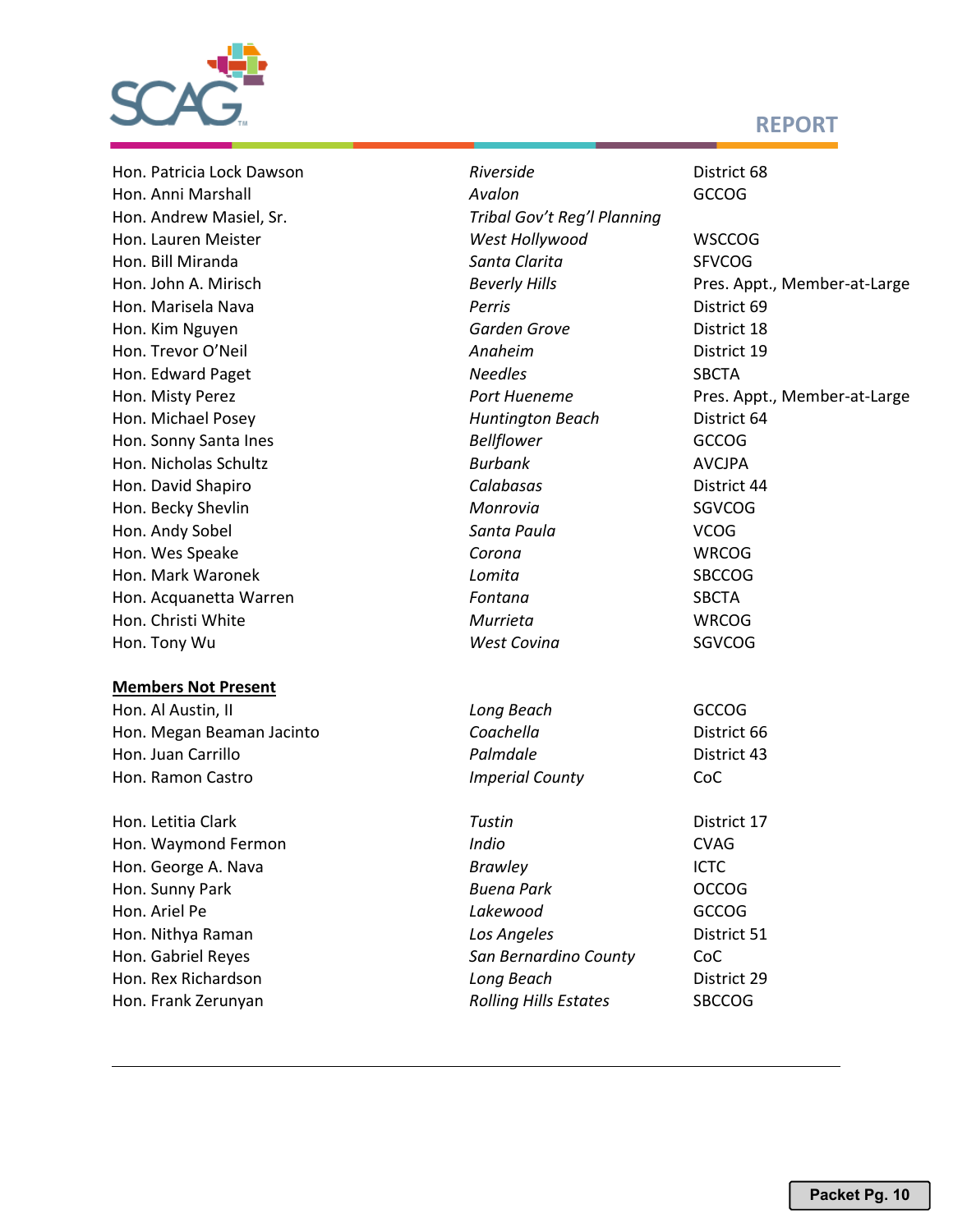

### **CALL TO ORDER AND PLEDGE OF ALLEGIANCE**

The Honorable Jorge Marquez called the meeting to order at 9:30 a.m. and asked Councilmember Marisela Nava, City of Perris, to lead the Pledge of Allegiance.

# **PUBLIC COMMENT PERIOD**

Chair Marquez provided detailed instructions and general information on how to provide public comments. Additionally, he noted that public comments received via email to [CEHDPublicComment@scag.ca.gov](mailto:CEHDPublicComment@scag.ca.gov) after 5pm on Wednesday, March 2, 2022, would be announced and included as part of the official record of the meeting.

Chair Marquez opened the public comment period and noted that this was the time for members of the public to offer comment for matters that are within SCAG's jurisdiction but are not listed on the agenda.

SCAG staff noted there were no written public comments received by email before or after the 5pm deadline on Wednesday, March 2, 2022. SCAG staff also noted that there were no public comments for matters not listed on the agenda.

Chair Marquez closed the public comment period for matters not listed on the agenda.

Chair Marquez provided an update on the Joint Policy Committee (JPC) meeting which kicked off the Policy Development phase for the 2024 update to Connect SoCal, SCAG's Regional Transportation Plan/Sustainable Communities Strategy.

# **REVIEW AND PRIORITIZE AGENDA ITEMS**

No reprioritizations were made.

### **CONSENT CALENDAR**

Approval Item

1. Minutes of the January 6, 2022 Meeting

### Receive and File

2. Policy Development Framework for Connect SoCal 2024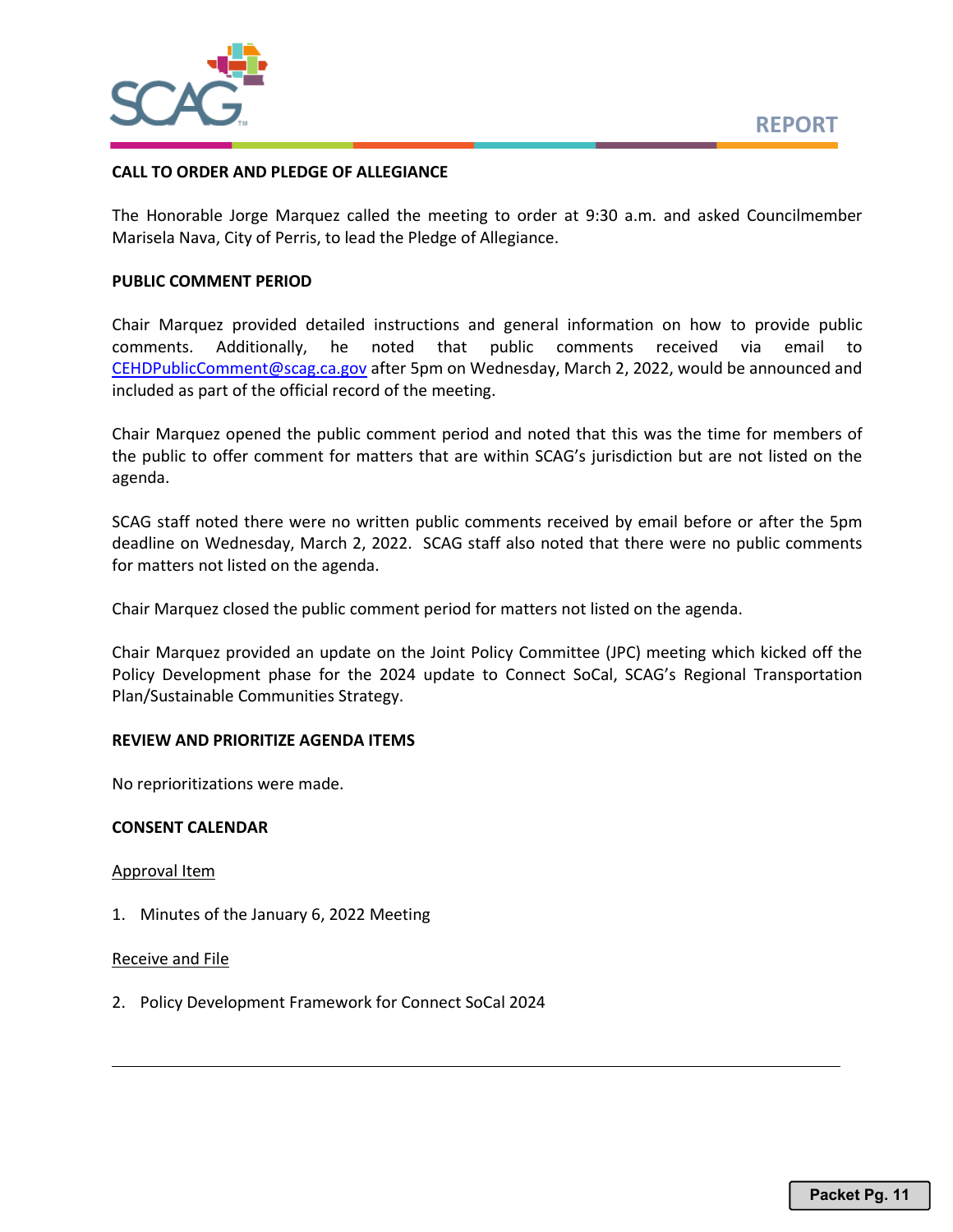

- 3. Connect SoCal's Program Environmental Impact Report (PEIR) 101
- 4. California Air Resources Board: Sustainable Communities & Climate Policy Update
- 5. SCE Charge Ready New Construction Rebate

A MOTION was made (Finlay) to approve the Consent Calendar. Motion was SECONDED (Shapiro) and passed by the following roll call vote:

- **AYES:** ANDRADE-STADLER, AVILA, BOYLES, BUCKNUM, DE RUSE, DEVINE, DIXON, FINLAY, FISCH, HENDERSON, HUANG, KELLY, KIM, LEVERE, LEANO, LOCK DAWSON, MARQUEZ, MARSHALL, MASIEL SR. MEISTER, MIRANDA, MIRISCH, M. NAVA, O'NEIL, PAGET, PEREZ, POSEY, SANTA INES, SCHULTZ, SHAPIRO, SHEVLIN, SOBEL, SPEAKE, WARONEK, WARREN, WHITE, WU, AND YOKOYAMA (38)
- **NOES:** (0)
- **ABSTAIN:** (0)

There were no public comments on this item.

### **INFORMATION ITEMS**

6. Expanding Homeownership in the SCAG Region – Panel on Production Solutions

Chair Marquez provided a brief overview and noted that staff invited two panelists to provide information on new and non-traditional approaches to developing homeownership that may offer a more affordable path to homeownership for first-time and lower income homebuyers. He asked David Kyobe, SCAG staff, to introduce both speakers.

Mr. Kyobe introduced to the Committee Sunti Kumjim, Senior Vice President of Development of MBK Rental Living and Scott Laurie, President and CEO of the Olson Company.

Each panelist shared their presentation, which included an overview of homeownership opportunities outside the traditional single-family dwelling options such as modular housing, microtownhomes, condominiums, and other forms of delivery.

The panelists and SCAG staff responded to comments and questions expressed by the Councilmembers, including observations that focused on the types of modular design, shipping and supply chain costs, finance options, and data on buyers. Comments were also made on the private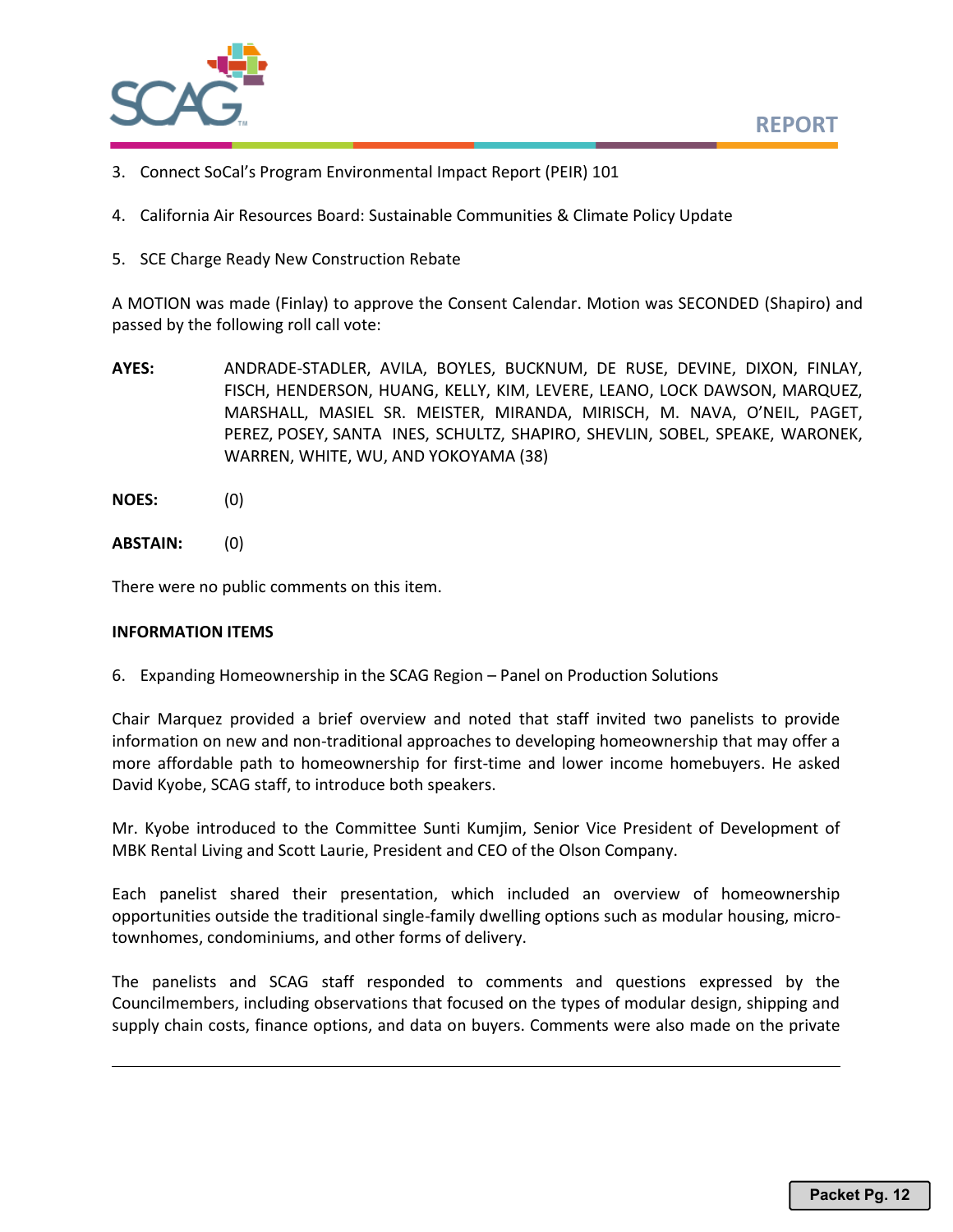

equity situation, which may impact affordability. Additional questions focused on building challenges and what can be learned from European countries regarding their factory-built housing.

The Committee thanked the panelists for their presentations.

The comprehensive staff report, including PowerPoint presentations, was included in the agenda packet. Staff noted that contact information for both speakers would be provided.

There were no public comments on this item.

7. Community Economic Resiliency Fund (CERF) – Planning Grant Program

Chair Marquez provided a summary of the Community Economic Resiliency Fund (CERF) program, which is an unprecedented investment in economic development from the State. He asked Jenna Hornstock, SCAG staff, to introduce Mary Collins from the Governor's Office of Planning and Research who provided an overview of the CERF program and share how the \$600 million in CERF funds will be allocated.

Ms. Collin's presentation included an overview of the CERF program objectives and status of the current Planning Grant phases. Some highlights included a summary of the following items:

- CERF Program Regional Approach and Strategies
- CERF Program Objectives
- CERF Program Design Projects: Phase 1: Planning and Phase 2: Implementation Roles and Definitions outlined
- Application Requirements and Eligibility
- Timelines and Next Steps

The panelists and SCAG staff responded to comments and questions expressed by the Councilmembers, including observations that the CERF program focus on housing, land use and transportation integration and related economic development concerns. Additional comments focused on the criteria and guidelines of the administrators or the leadership team that will facilitate the development of the CERF program.

The comprehensive staff report and PowerPoint presentation were included in the agenda packet. Staff noted that an updated presentation that includes updates on the CERF funding source would be uploaded to SCAG's website.

There were no public comments on this item.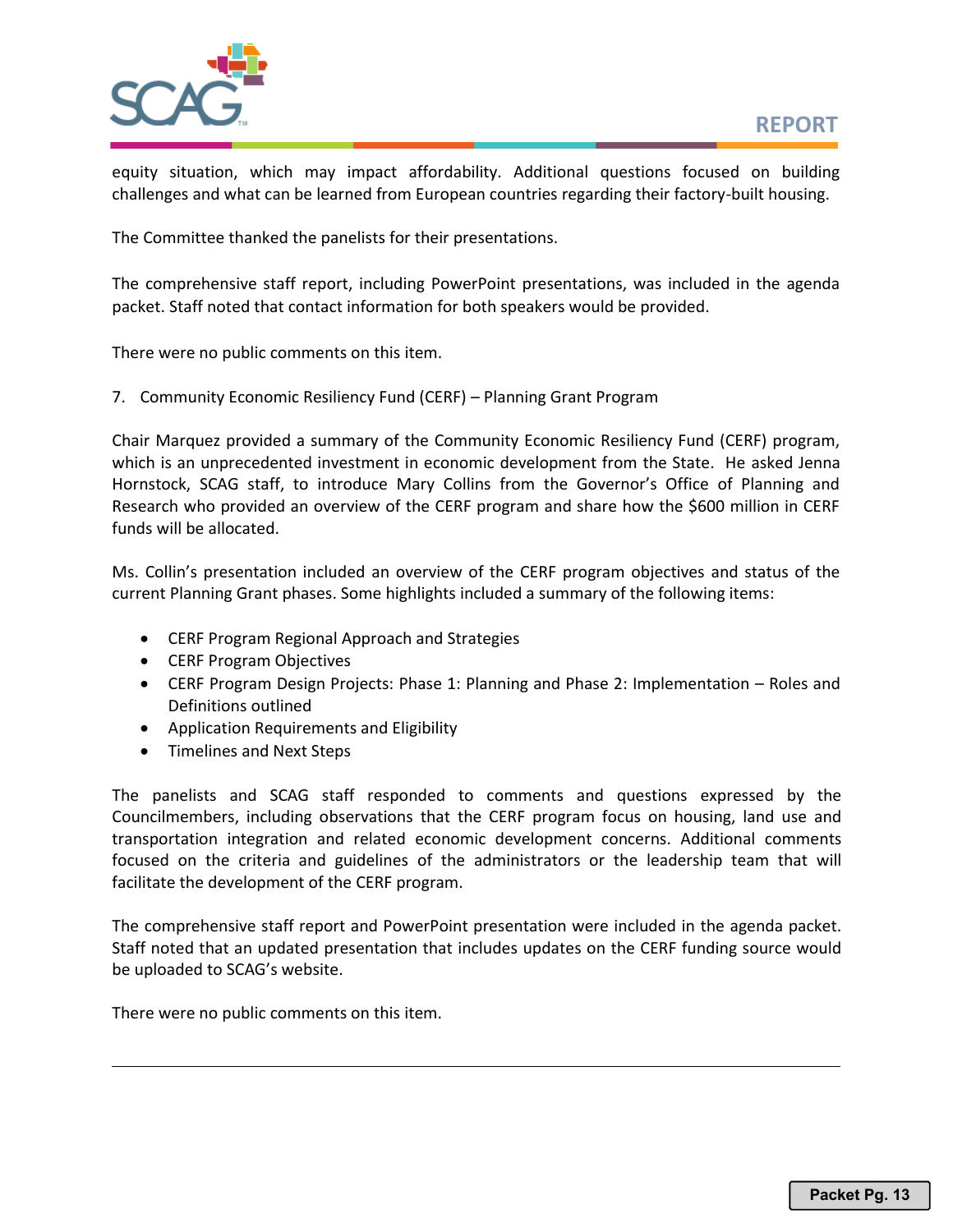

8. Connect SoCal 2024 Local Data Exchange Soft Launch

Chair Marquez asked Kevin Kane, SCAG staff, to provide an update on the recently completed "soft launch" of the Local Data Exchange (LDX) site, which coincides with the release of SCAG's Regional Data Platform (RDP).

Mr. Kane's presentation included the development process, purpose, objectives and the LDX timeline relative to Connect SoCal 2024. He noted that the LDX site was designed to provide data, tools, and platforms to assist in local plan development and to ensure local jurisdictions have the opportunity to be actively involved in the development of SCAG's regional plans with accurate data.

The comprehensive staff report, including a PowerPoint presentation, was included in the agenda packet.

There were no public comments on this item.

# **CHAIR'S REPORT**

Chair Marquez reminded the Committee of the upcoming election for the new CEHD Chair and Vice Chair for FY 2022-23. He asked that anyone wishing to nominate themselves or someone on the Committee for the positions of Chair or Vice Chair to please email Clerk of the Board Maggie Aguilar to submit the name or names no later than 5PM on Friday, March 25, 2022.

Chair Marquez noted that his last meeting as Chair of the CEHD would be in April.

### **STAFF REPORT**

SCAG staff Jonathan Hughes noted that the 2022 Regional Conference and General Assembly was scheduled to take place in person, May 4-6, 2022, at the JW Marriott Desert Springs, in Palm Desert, CA. He asked the Committee to ensure that their delegate and alternate member information for the General Assembly, was sent to the Clerk of Board, Maggie Aguilar.

The Committee and staff thanked Chair Marquez for his dedication, service, and valuable contributions to the CEHD Committee.

### **FUTURE AGENDA ITEMS**

There were no future agenda items requested.

### **ADJOURNMENT**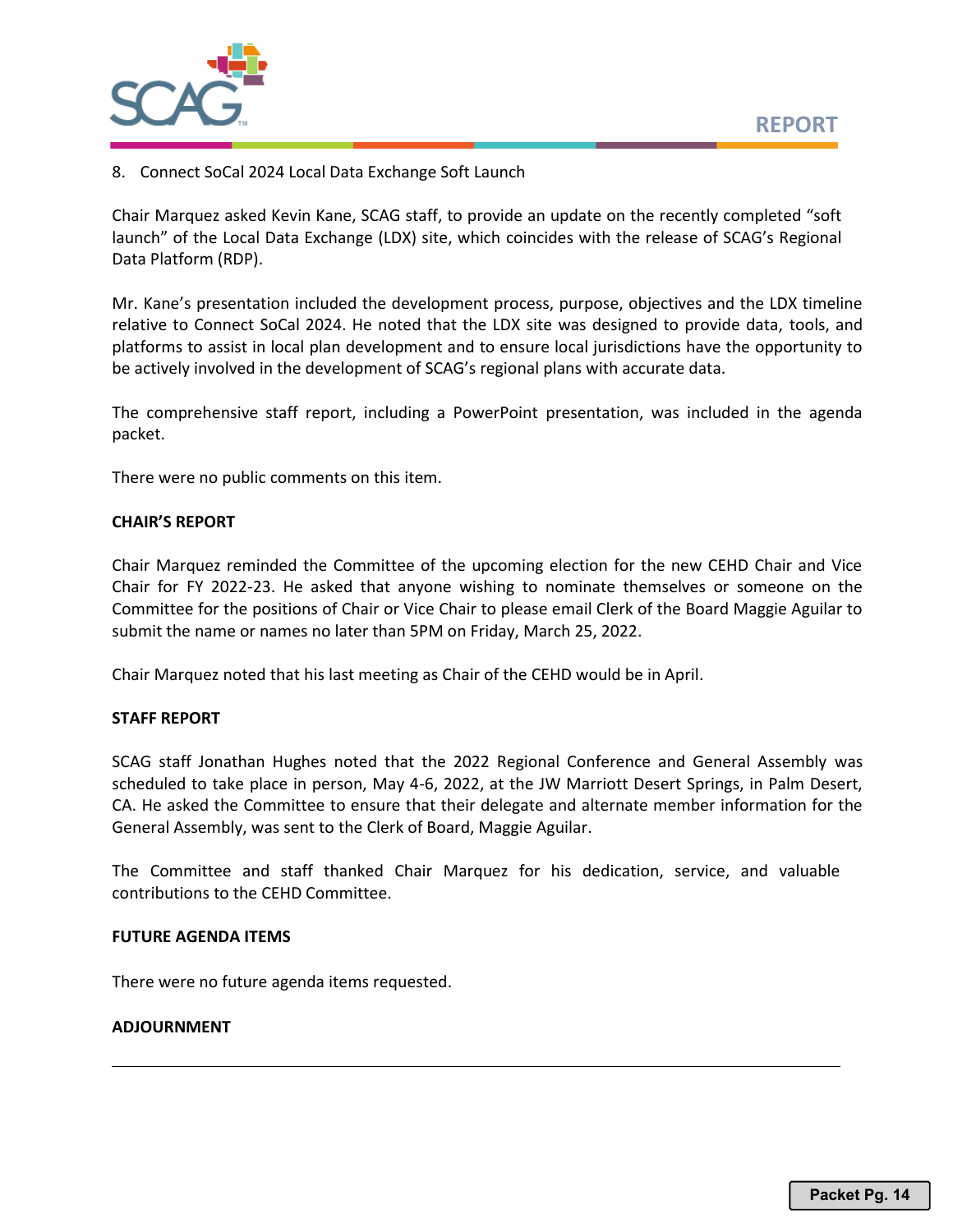

There being no further business, Chair Marquez adjourned the CEHD Committee meeting at 11:35 a.m.

Respectfully submitted by:

Carmen Summers Community, Economic and Human Development Committee Clerk

[MINUTES ARE UNOFFICIAL UNTIL APPROVED BY THE CEHD COMMITTEE]

//